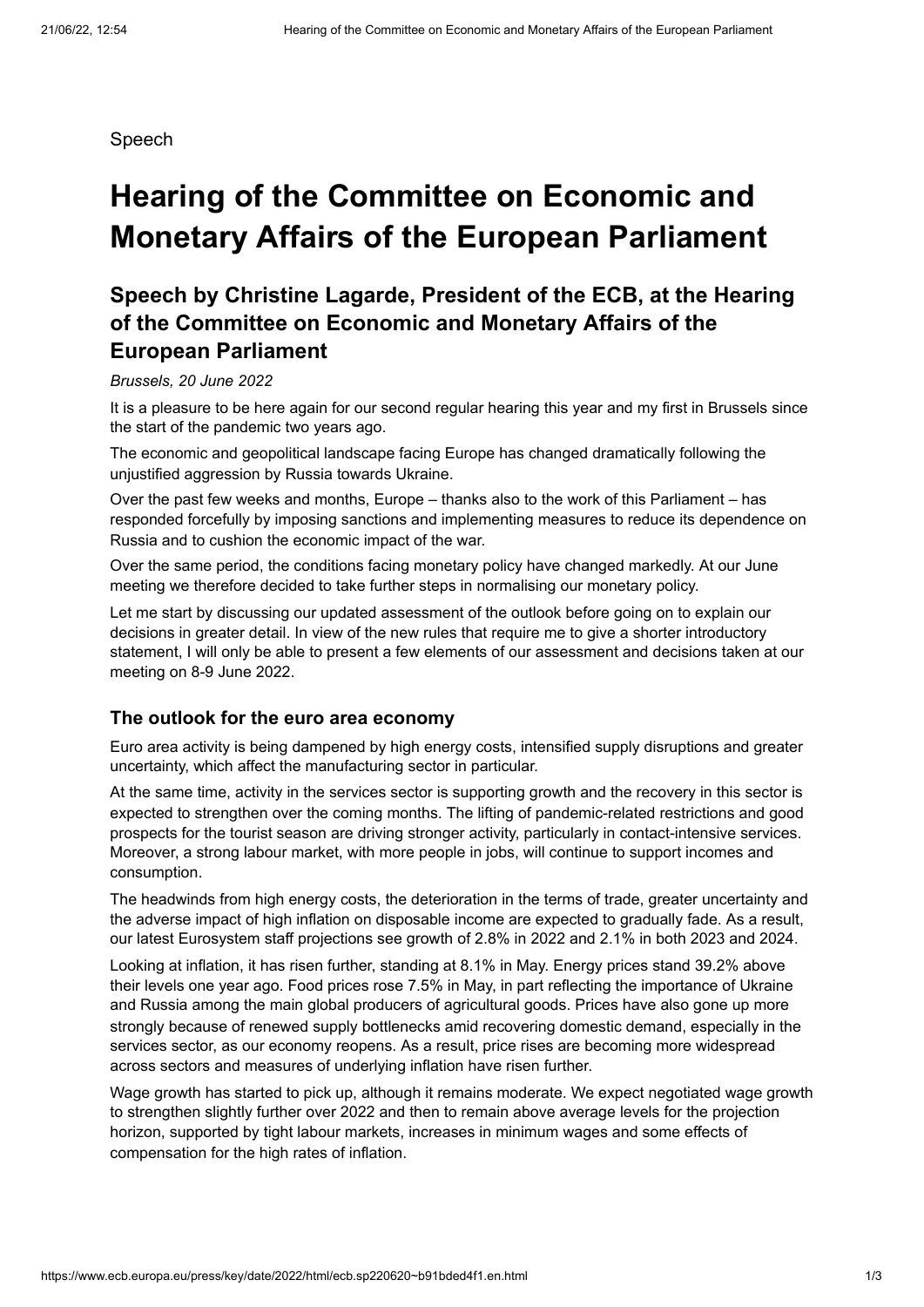These developments are reflected in longer-term inflation expectations, which have increased, with most measures derived from financial markets and from expert surveys standing at around 2%. Initial signs of above-target revisions to these measures, however, warrant close monitoring.

The baseline inflation projections by Eurosystem staff have been revised up significantly. These projections indicate that inflation will remain undesirably elevated for some time. They foresee annual inflation at 6.8% in 2022 before it is projected to decline to 3.5% in 2023 and 2.1% in 2024. This means that headline inflation at the end of the projection horizon is projected to be slightly above our target.

### **The ECB's monetary policy**

The current inflation environment – with figures well above our target – clearly poses a challenge. That's why at its 8-9 June meeting the Governing Council expressed its unwavering commitment to bring inflation back to its medium-term target of 2%. With this in mind, and on the basis of the updated assessment I have just outlined, we decided at that meeting to take further steps in normalising our monetary policy.

First, we decided to end net asset purchases under our asset purchase programme (APP) as of 1 July 2022.

Second, as the Governing Council concluded that the conditions underlying our forward guidance have been satisfied, we intend to raise the key ECB interest rates by 25 basis points at our July monetary policy meeting.

Third, looking further ahead, we expect to raise the key ECB interest rates again in September. The calibration of this rate increase will depend on the updated medium-term inflation outlook. If the medium-term inflation outlook persists or deteriorates, a larger increment will be appropriate at our September meeting.

And fourth, beyond September, based on our current assessment, we anticipate that a gradual but sustained path of further increases in interest rates will be appropriate. In line with our commitment to our 2% medium-term target, the pace at which we adjust our monetary policy will depend on the incoming data and how we assess inflation to develop in the medium term.

Since the gradual process of policy normalisation was initiated in December 2021, we have pledged to act against resurgent fragmentation risks. The pandemic has left lasting vulnerabilities in the euro area economy which are indeed contributing to the uneven transmission of the normalisation of our monetary policy across jurisdictions.

Based on this assessment, on 15 June we decided that we will apply flexibility in reinvesting redemptions coming due in the PEPP portfolio, with a view to preserving the functioning of the monetary policy transmission mechanism, a precondition for the ECB to be able to deliver on its price stability mandate.

In addition, we decided to mandate the relevant Eurosystem committees together with the ECB services to accelerate the completion of the design of a new anti-fragmentation instrument for consideration by the Governing Council. These decisions underpin our previous commitments to adjust all of our instruments within our mandate, incorporating flexibility if warranted, to ensure that inflation stabilises at our 2% target over the medium term.

### **Conclusion**

To conclude, Russia's unjustified aggression towards Ukraine is severely affecting the euro area economy and the outlook is still surrounded by high uncertainty. But the conditions are in place for the economy to continue to grow and to recover further over the medium term.

Fiscal policy is helping to cushion the impact of the war and governments have intervened to slow energy inflation. Alongside targeted fiscal policies, the implementation of the Next Generation EU programme, the "Fit for 55" package and the REPowerEU plan should also help the euro area